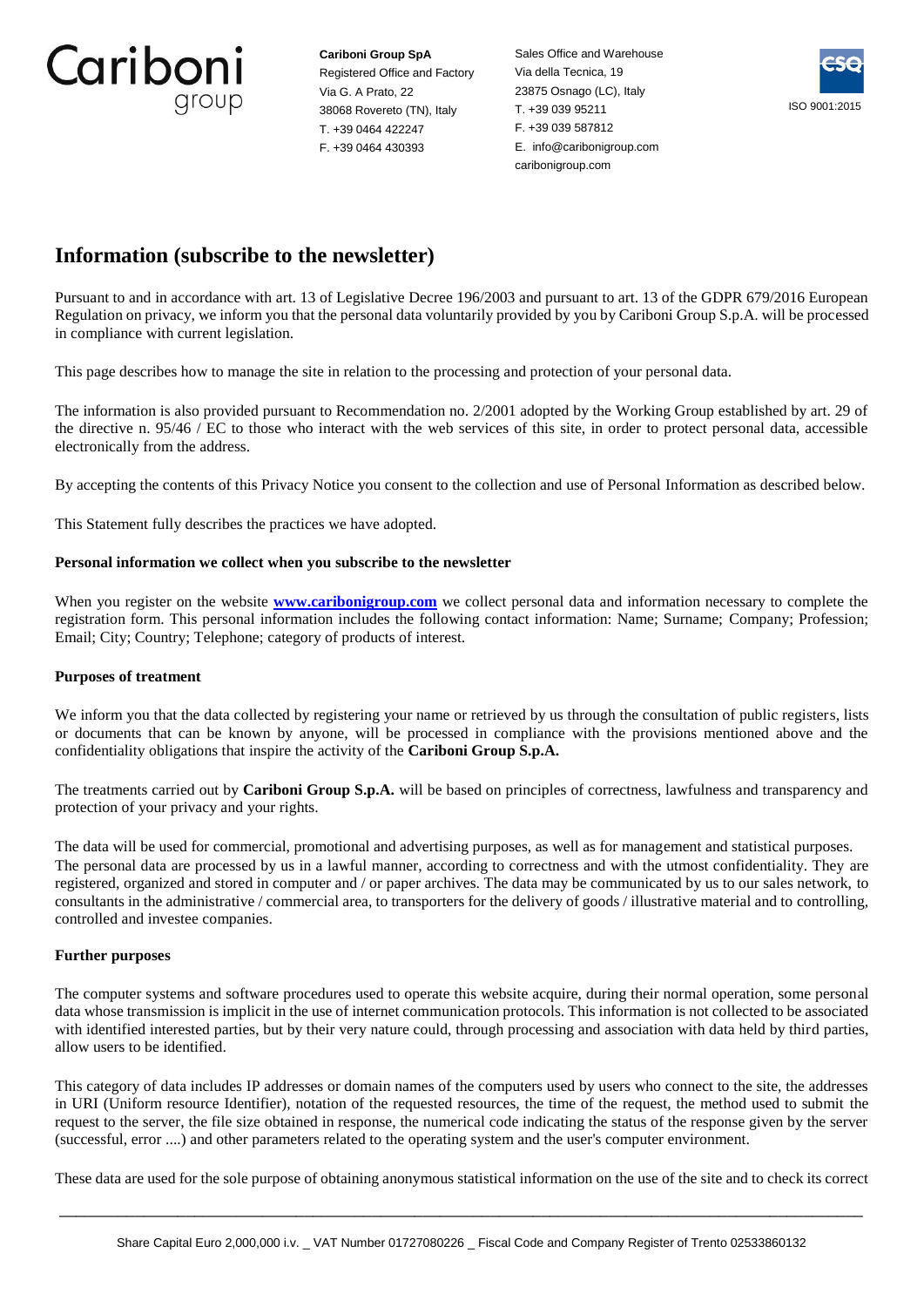

**Cariboni Group SpA** Registered Office and Factory Via G. A Prato, 22 38068 Rovereto (TN), Italy T. +39 0464 422247 F. +39 0464 430393

Sales Office and Warehouse Via della Tecnica, 19 23875 Osnago (LC), Italy T. +39 039 95211 F. +39 039 587812 E. info@caribonigroup.com caribonigroup.com



functioning and are deleted immediately after processing.

The data could also be used to ascertain responsibility in case of hypothetical computer crimes against the site.

## **Identity of the holder of the treatment**

The Data Controller is represented by two entities:

- **- Cariboni Group S.p.A.**, via G. A Prato, 22 38068 Rovereto (Trento) identified in the person of the its owner and Sole Director.
- **- Rocket Science Group LLC**, based in Georgia (USA).

In this case, as foreseen by the GDPR Regulation, the data can be processed by two data controllers ("co-ownership" of the data).

## **NB: the site accessed to subscribe to the newsletter<https://mailchimp.com/legal/privacy/> contains the extensive information of the co-owner Rocket Science Group LLC.**

The Data Controller called **Cariboni Group S.p.A.** guarantees the security, confidentiality and protection in its possession, at any stage of the processing of the same.

The collected data are used in compliance with current legislation on privacy (GDPR 679/2016/EU).

#### **Treatment site**

The data will be processed by the data controller at its registered office and its operational headquarters in Osnago (LC) Via della Tecnica, 19.

## **Refusal to provide data**

You can refuse to give your data to the Owner. In this case it will not be possible to use the service linked to the newsletter.

## **Data addressees**

No data deriving from the web service (therefore navigation data specified above and cookies) is communicated or disseminated (save communication to judicial or police bodies if necessary).

The data are processed by personnel specifically appointed in writing to the processing of data (administrative staff and persons in charge of relations with the public, even outside the Company, who are in charge of the management of information systems even outside the Company who may also perform functions as system administrator and are in this case, those appointed, personnel in the marketing sector, also external to the Company, interns, data processors and their collaborators, in charge of the specific sector to which a request is made, who are responsible for managing the site even outside the Company) only if the processing is necessary to carry out their duties by performing only the operations necessary for the performance of the tasks.

They can also be processed by data processors (including companies outside the Company that perform shipping, marketing, and server management and storage). The external companies can process the data also through specifically appointed employees in writing who can perform the same activities and process the data for the same purposes, for which the managers have been appointed by **Cariboni Group S.p.A.**

The data provided by the user can be communicated to the subjects for whom there is a duty of communication in accordance with the law or a need for communication to assert the right of the company to the bodies in charge.

 $\_$  ,  $\_$  ,  $\_$  ,  $\_$  ,  $\_$  ,  $\_$  ,  $\_$  ,  $\_$  ,  $\_$  ,  $\_$  ,  $\_$  ,  $\_$  ,  $\_$  ,  $\_$  ,  $\_$  ,  $\_$  ,  $\_$  ,  $\_$  ,  $\_$  ,  $\_$  ,  $\_$  ,  $\_$  ,  $\_$  ,  $\_$  ,  $\_$  ,  $\_$  ,  $\_$  ,  $\_$  ,  $\_$  ,  $\_$  ,  $\_$  ,  $\_$  ,  $\_$  ,  $\_$  ,  $\_$  ,  $\_$  ,  $\_$  ,